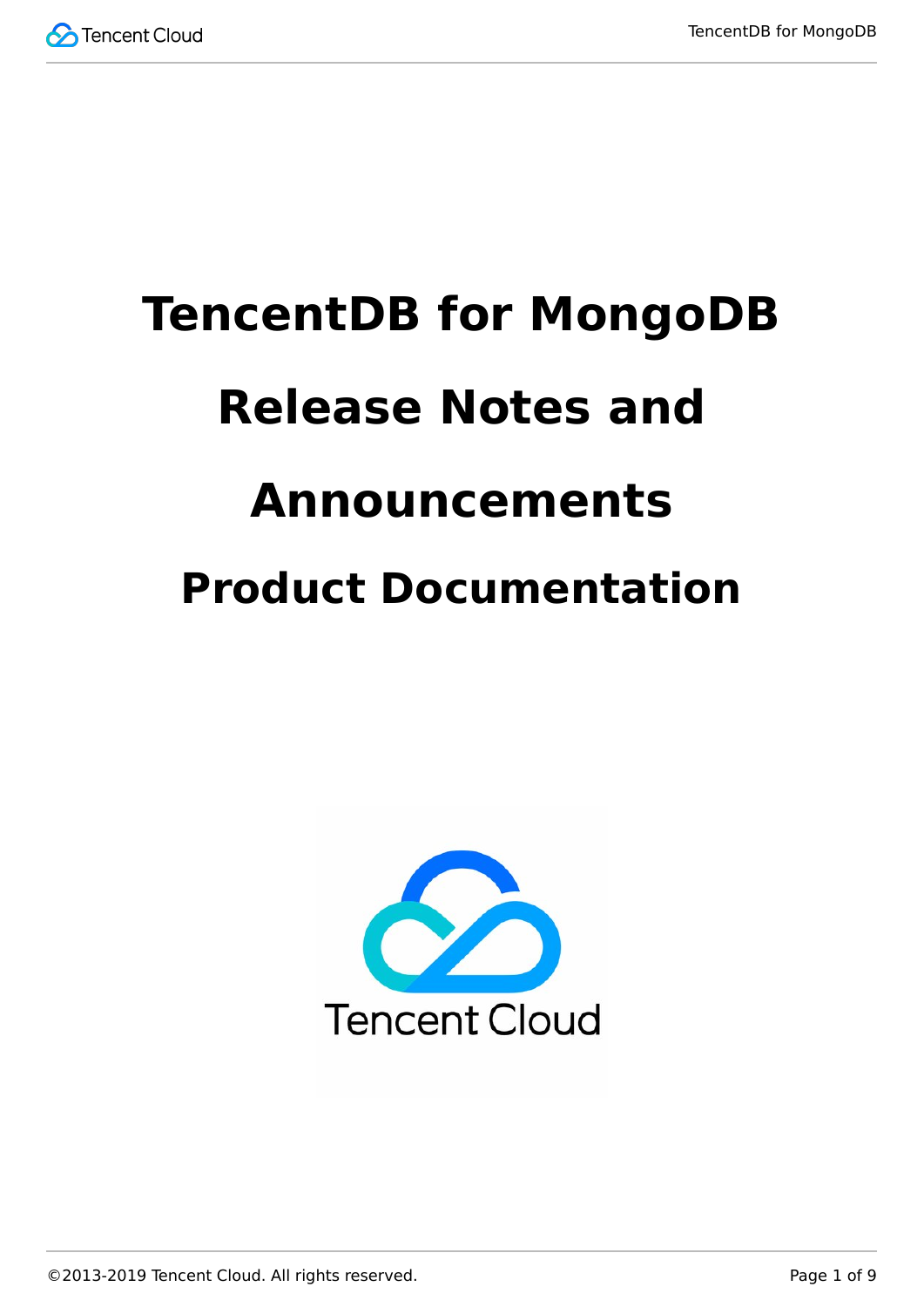#### Copyright Notice

©2013-2019 Tencent Cloud. All rights reserved.

Copyright in this document is exclusively owned by Tencent Cloud. You must not reproduce, modify, copy or distribute in any way, in whole or in part, the contents of this document without Tencent Cloud's the prior written consent.

Trademark Notice

#### **C** Tencent Cloud

All trademarks associated with Tencent Cloud and its services are owned by Tencent Cloud Computing (Beijing) Company Limited and its affiliated companies. Trademarks of third parties referred to in this document are owned by their respective proprietors.

#### Service Statement

This document is intended to provide users with general information about Tencent Cloud's products and services only and does not form part of Tencent Cloud's terms and conditions. Tencent Cloud's products or services are subject to change. Specific products and services and the standards applicable to them are exclusively provided for in Tencent Cloud's applicable terms and conditions.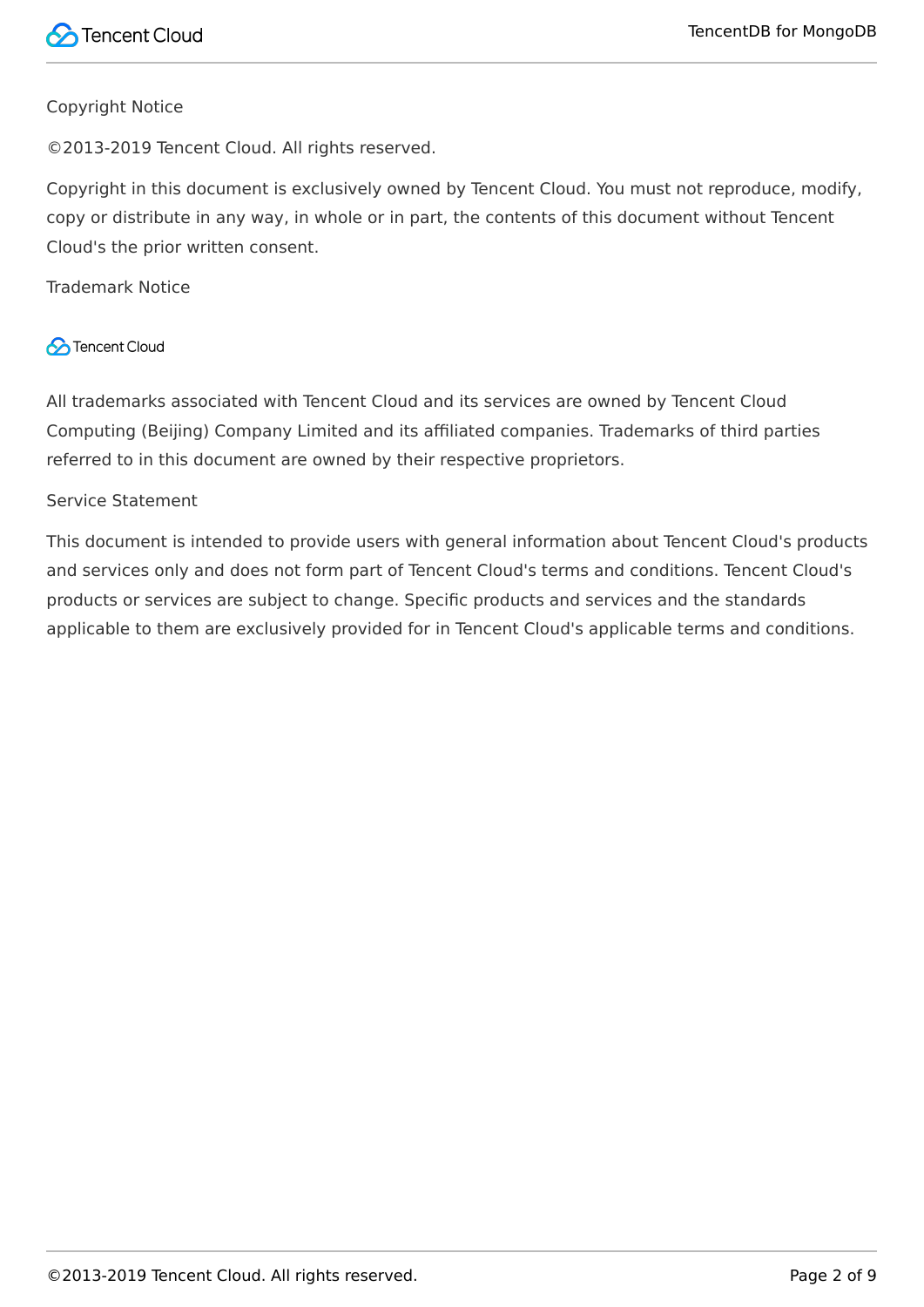

#### **Contents**

[Release Notes and Announcements](#page-3-0)

[Release Notes](#page-3-1)

[Announcements](#page-8-0)

["Capacity Utilization" Monitoring Metric Modification](#page-8-1)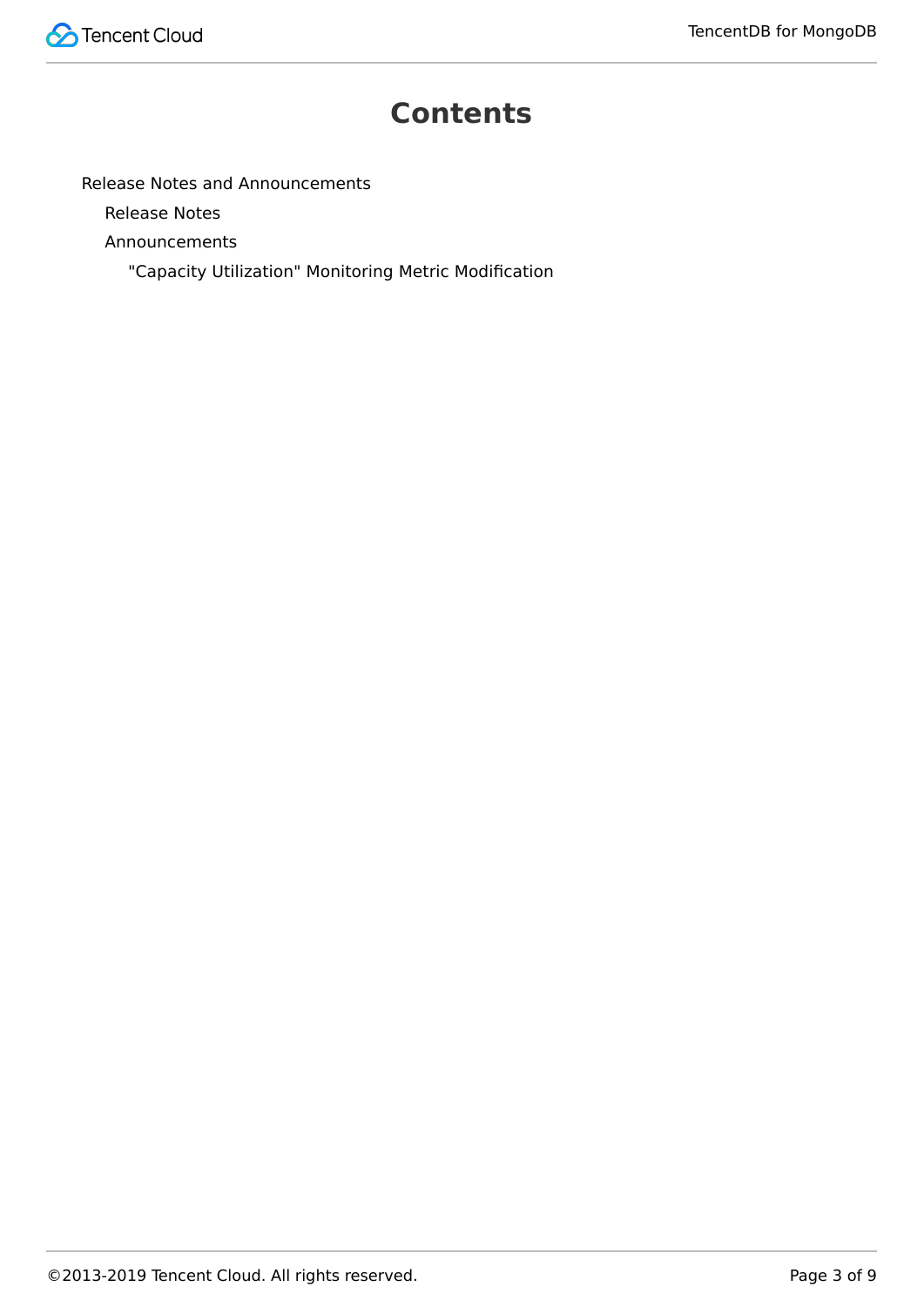## <span id="page-3-1"></span><span id="page-3-0"></span>Release Notes and Announcements Release Notes

Last updated:2022-05-05 16:23:44

#### March 2022

| Update                                                       | Description                                                                      | Documentation        |
|--------------------------------------------------------------|----------------------------------------------------------------------------------|----------------------|
| Added the API<br>for creating pay-<br>as-you-go<br>instances | Pay-as-you-go instances can be purchased,<br>modified, and renewed through APIs. | CreateDBInstanceHour |

#### February 2022

| Update                                         | Description                                                                           | Documentation                             |
|------------------------------------------------|---------------------------------------------------------------------------------------|-------------------------------------------|
| Optimized<br>interactions in the<br>console    | Interactions for instance details and slow log query<br>in the console are optimized. | <b>Viewing Instance</b><br><b>Details</b> |
| Optimized the<br>database audit<br>performance | Tens of thousands of audit logs can be generated<br>per second.                       | Database Audit                            |

#### January 2022

| Update                         | Description                                         | Documentation |
|--------------------------------|-----------------------------------------------------|---------------|
| Connected to<br><b>DBbrain</b> | DBbrain is connected to improve the Ops efficiency. |               |

#### September 2021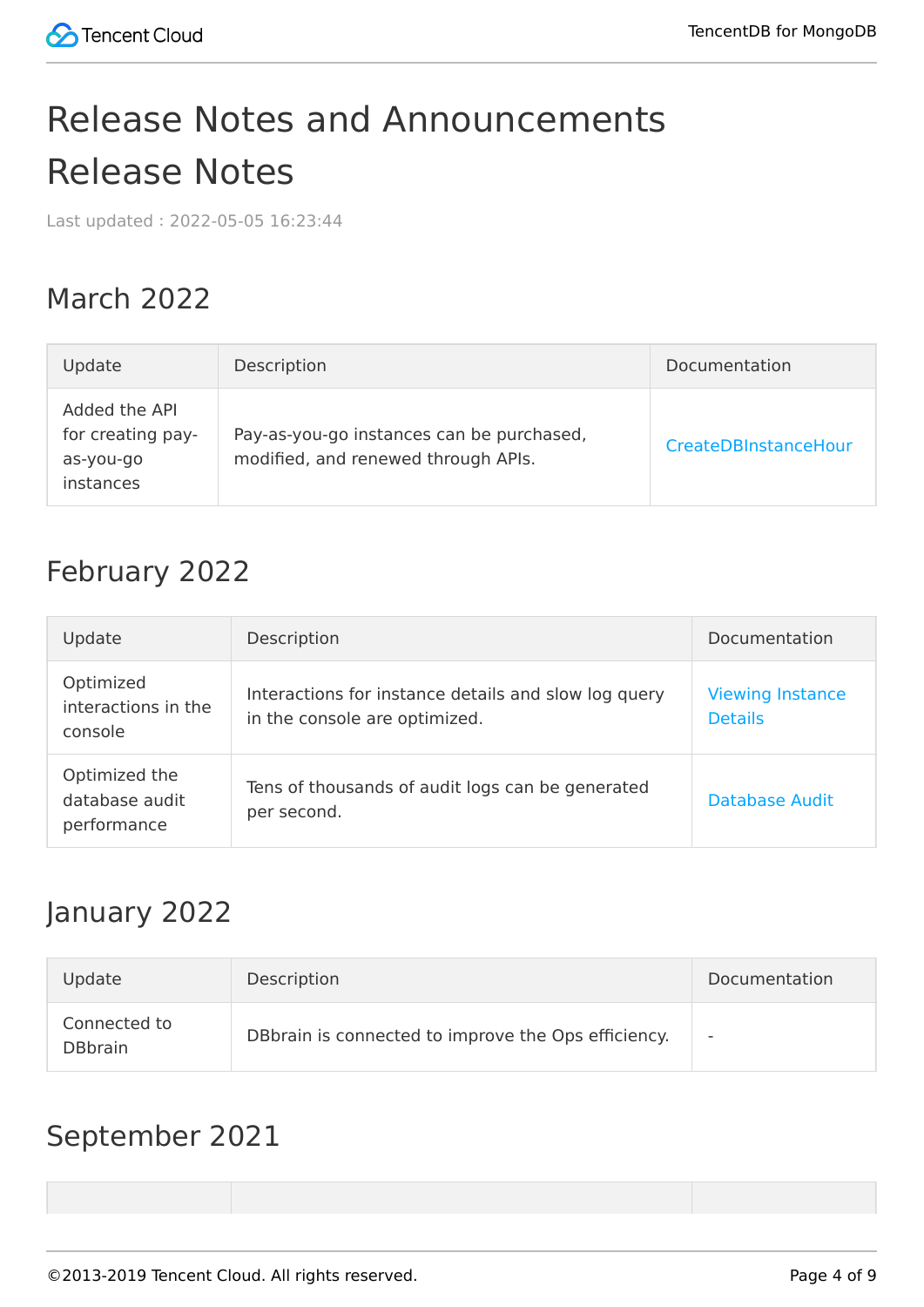

| Update                                              | Description                                                                           | Documentation              |
|-----------------------------------------------------|---------------------------------------------------------------------------------------|----------------------------|
| Supported<br>database<br>parameter<br>configuration | You can adjust the database parameters in the<br>console to optimize the performance. | Parameter<br>Configuration |

#### August 2021

| Update                      | Description                                                     | Documentation            |
|-----------------------------|-----------------------------------------------------------------|--------------------------|
| Supported batch<br>rollback | You can batch roll back databases and tables in the<br>console. | <b>Rolling back Data</b> |

#### July 2021

| Update                          | Description                                                                                                     | Documentation                   |
|---------------------------------|-----------------------------------------------------------------------------------------------------------------|---------------------------------|
| Supported flexible<br>AZ switch | Multi-AZ instances support free AZ switch, and<br>single-AZ instances support upgrade to multi-AZ<br>instances. | <b>Adjusting Instance</b><br>AZ |

### June 2021

| Update                      | Description                                                                                                                       | Documentation            |
|-----------------------------|-----------------------------------------------------------------------------------------------------------------------------------|--------------------------|
| Supported<br>database audit | You can activate the database audit service in the<br>console to use complete data security diagnosis and<br>management features. | $\overline{\phantom{a}}$ |

#### May 2021

| Update                     | Description                                                                                                                            | Documentation                              |
|----------------------------|----------------------------------------------------------------------------------------------------------------------------------------|--------------------------------------------|
| Supported<br>dynamic shard | You can increase or decrease the number of shards<br>in a sharded cluster and the number of nodes in a<br>single shard in the console. | <b>Adjusting Instance</b><br>Specification |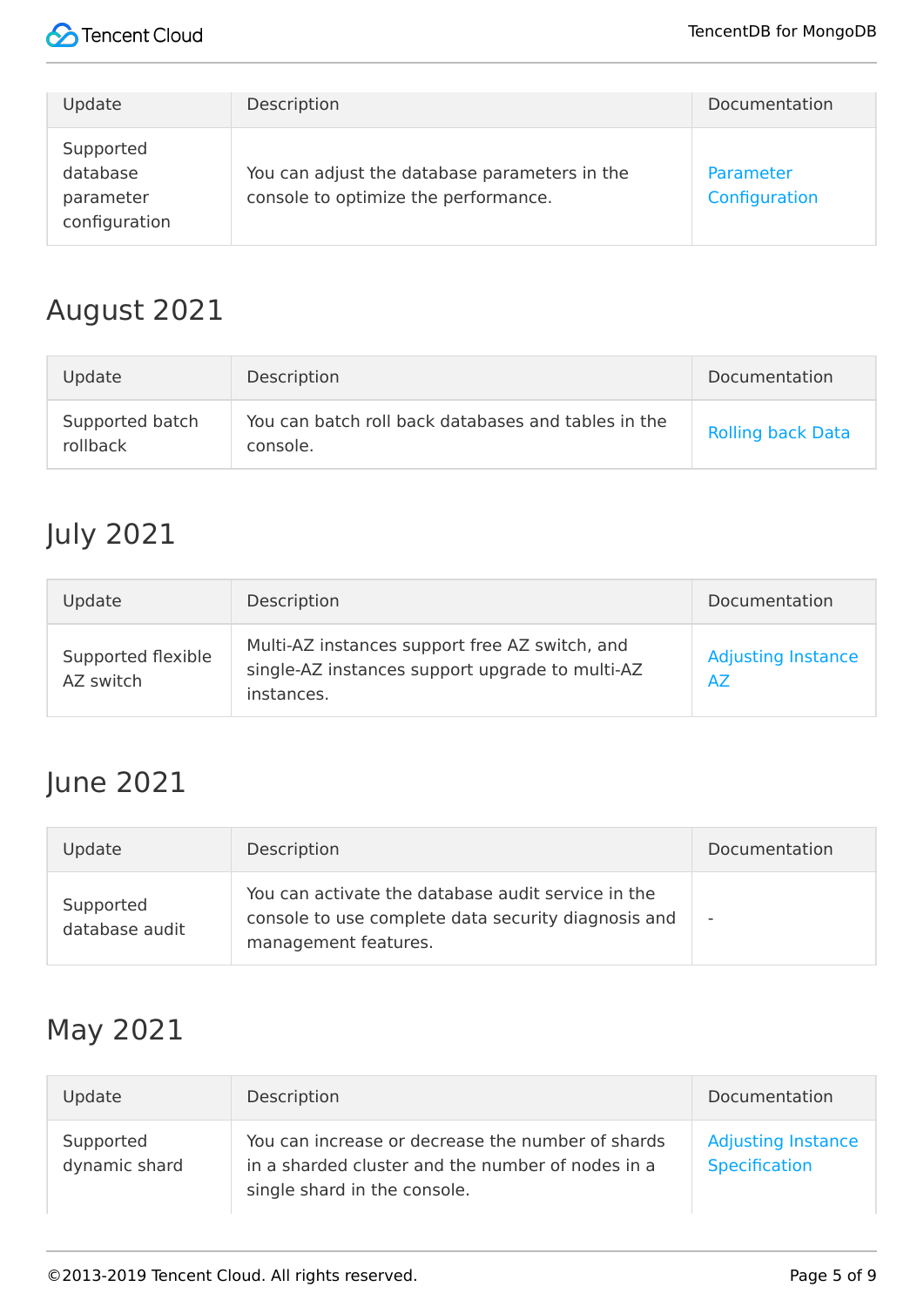

| and node quantity |  |
|-------------------|--|
|                   |  |
| adjustment        |  |
|                   |  |

#### April 2021

| Update                                                           | Description                                                                       | Documentation                  |
|------------------------------------------------------------------|-----------------------------------------------------------------------------------|--------------------------------|
| Added DTS<br>migration support<br>for sharded<br><b>clusters</b> | TencentDB for MongoDB 4.0 and 4.2 sharded<br>clusters support migration with DTS. | <b>Data Migration</b><br>Guide |

#### March 2021

| Update                                       | Description                                                                                 | Documentation          |
|----------------------------------------------|---------------------------------------------------------------------------------------------|------------------------|
| Supported<br>transparent<br>process progress | This features enables you to view the process<br>progress and mark processes as terminated. | <b>Task Management</b> |

#### February 2021

| Update                                   | Description                                                                          | Documentation                                           |
|------------------------------------------|--------------------------------------------------------------------------------------|---------------------------------------------------------|
| Launched<br>TencentDB for<br>MongoDB 4.2 | You can create and manage TencentDB for<br>MongoDB instances on v4.2 in the console. | Creating<br>TencentDB for<br><b>MongoDB</b><br>Instance |

#### December 2020

| Update                              | Description                                                                                                | Documentation                 |
|-------------------------------------|------------------------------------------------------------------------------------------------------------|-------------------------------|
| Supported<br>unauthorized<br>access | TencentDB for MongoDB 3.6 and 4.0 allow you to<br>enable or disable unauthorized access in the<br>console. | Unauthorized<br><b>Access</b> |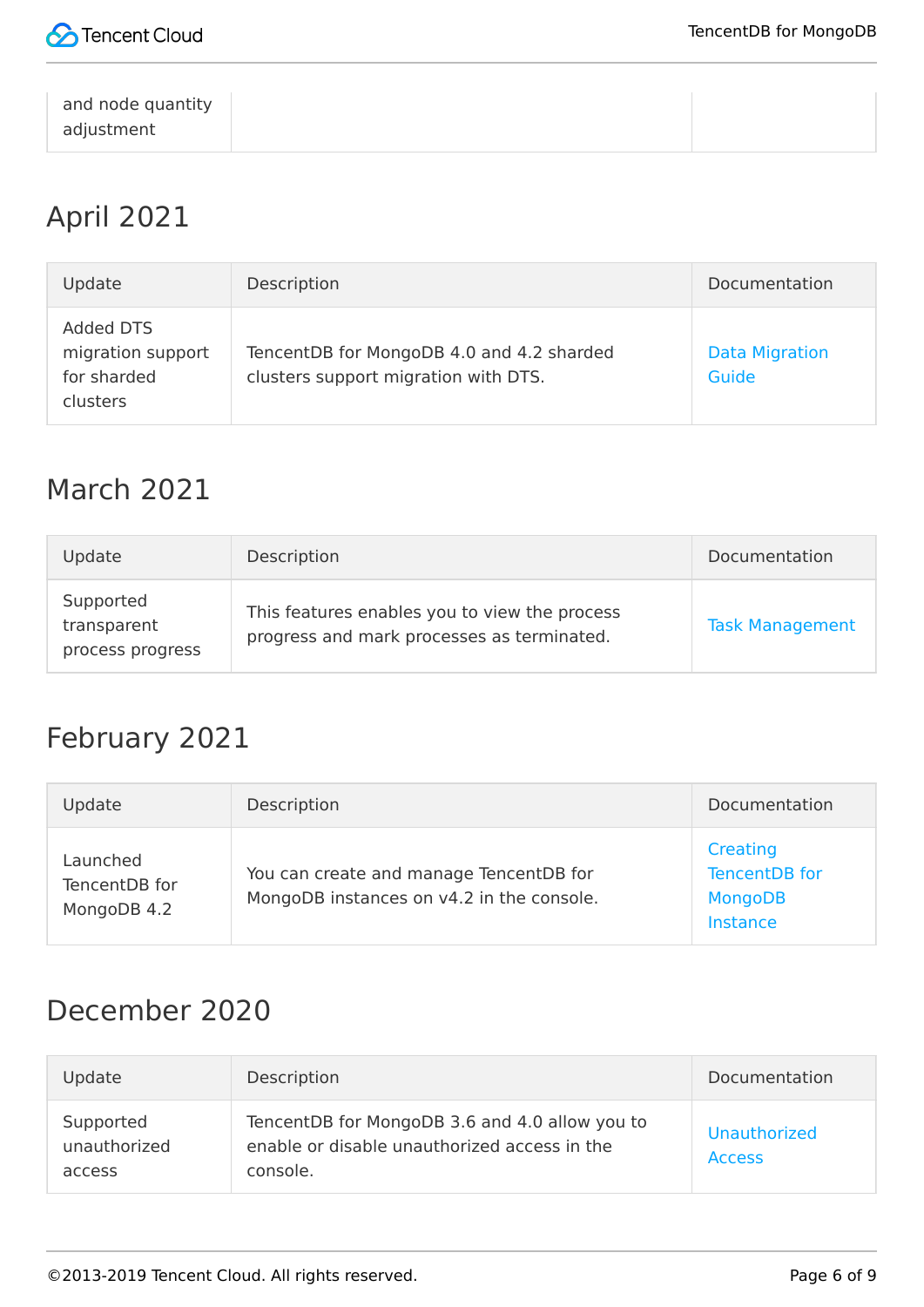

#### November 2020

| Update                            | Description                                                                                                                                                                                    | Documentation   |
|-----------------------------------|------------------------------------------------------------------------------------------------------------------------------------------------------------------------------------------------|-----------------|
| Added the single-<br>node version | Single-Node TencentDB for MongoDB is added. It is<br>a cost-effective database service, whose operating<br>costs are only one-third of the Cluster Edition while<br>ensuring good performance. | <b>Overview</b> |

#### October 2020

| Update                                                                                         | Description                                                                                                                                     | Documentation            |
|------------------------------------------------------------------------------------------------|-------------------------------------------------------------------------------------------------------------------------------------------------|--------------------------|
| Added CM support<br>for configuring<br>alarms for metrics<br>at node and<br>replica set levels | CM enables you to configure alarms for TencentDB<br>for MongoDB instances at the node level, such as<br>CPU utilization and memory utilization. | <b>Configuring Alarm</b> |

### August 2020

| Update                                                  | Description                                                                                                                                                   | Documentation                                                |
|---------------------------------------------------------|---------------------------------------------------------------------------------------------------------------------------------------------------------------|--------------------------------------------------------------|
| Launched<br>monitoring at a 5-<br>second<br>granularity | The finest granularity of monitoring is adjusted from<br>1 minute to 5 seconds to better display the changes<br>of instance performance metrics in real time. | Monitoring<br>Feature                                        |
| Updated the<br>upper limit of<br>connections            | The upper limit of connections is adjusted for<br>instances with different specifications to help you<br>take better advantage of the instance performance.   | Use Limits<br><b>Billing</b><br>$\bullet$<br><b>Overview</b> |

## July 2020

| Update                           | Description                    | Documentation                  |
|----------------------------------|--------------------------------|--------------------------------|
| Released DTS for<br>MongoDB v1.0 | DTS for MongoDB v1.0 supports: | <b>Data Migration</b><br>Guide |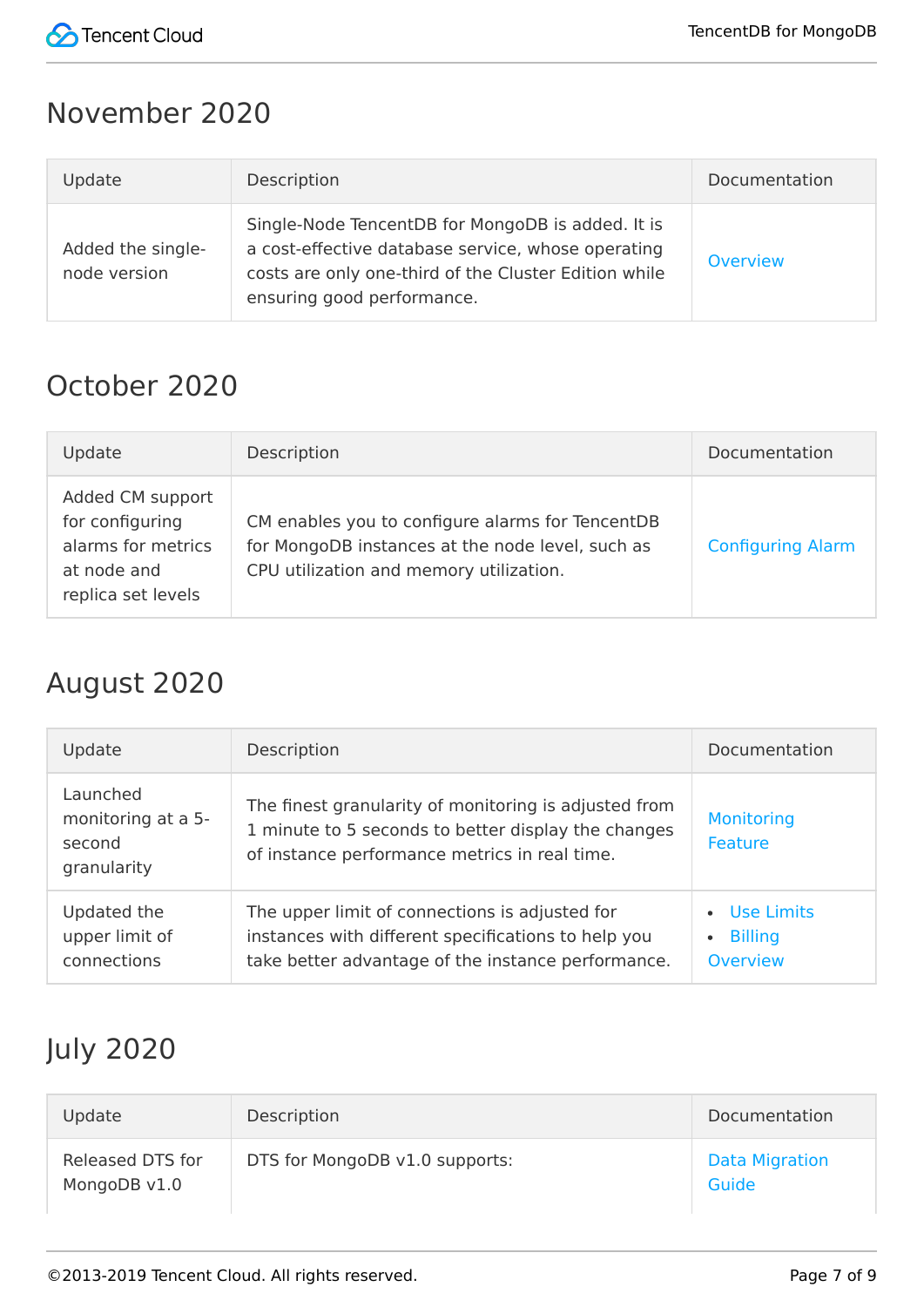## June 2020

| Update                                   | Description                                                                                                                                                                                           | Documentation |
|------------------------------------------|-------------------------------------------------------------------------------------------------------------------------------------------------------------------------------------------------------|---------------|
| Upgraded the<br>proxy of MongoDB<br>v3.2 | • The cached route tables generated by mongod's<br>modifications in the backend are cleared.<br>• The default timeout period of the client will no<br>longer be used.<br>The performance is improved. |               |